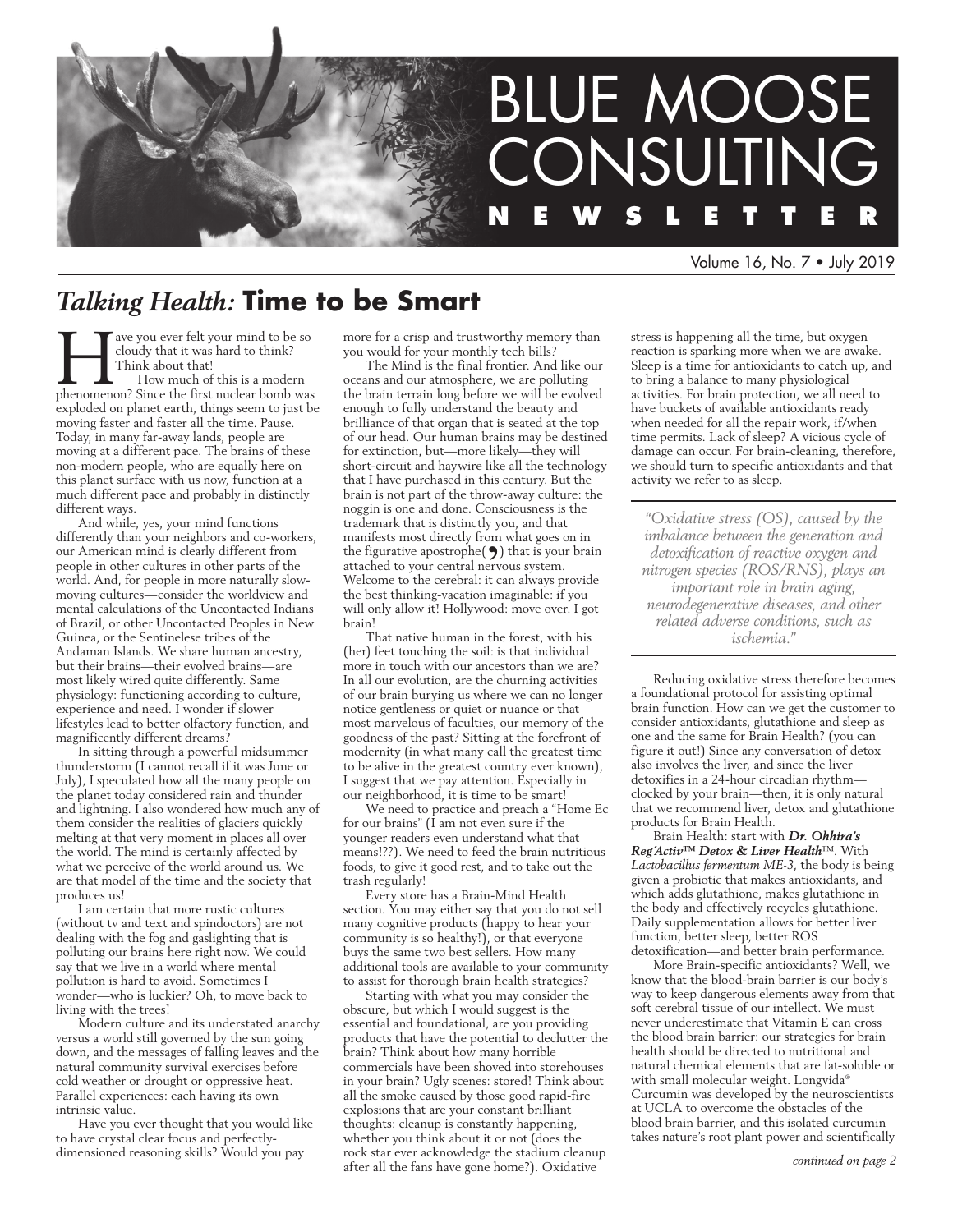delivers the potent curcumin molecule as another excellent antioxidant support tool for the brain.

Extensively studied by independent researchers globally, Longvida® Optimized Curcumin (Verdure Sciences) is able to "cross the blood-brain barrier, offering efficacious amounts of free curcumin at easily managed daily doses".

Antioxidants for Brain Health: essential. The leaders of the pack are bioavailable glutathione and its master intracellular detox antioxidant capabilities (true superhero), and the specialized curcumin molecule available in Longvida's Optimized Curcumin: clinicallysubstantiated at 400 mg/day; 20 published clinical studies; and 24-hour circulation for once daily dosage benefits.

Another safe and effective way to help the body take out the brain trash on a regular basis is the **Newton Homeopathics**™ OTC-*DETOXIFIER* formulas. "6 drops a day" is what formulator Dr. Luc Chaltin used to say: and there is no simpler way to activate the natural body systems to take the toxins away. Brain detox! Huh, maybe people haven't thought of that before! We all need the daily detox of those energies and thought-sparks created in the brain; and if there are problems with focus and attention, then we should always remember the damage that can be done by any level of oxidative stress buildup in the brain. Help the body do its natural cleaning daily, homeopathically.

While we are discussing non-nutraceutical ways to benefit the brain: it is time to embrace Aromatherapy for the mind's happiness. The list of herbs used in Aromatherapy around the world, over the generations, is long and can seem daunting: I say, "what a wonderful world of scent"—and let's go natural and always have wonderful smells all around us! (don't forget!!!)

Essential oils have been understood for centuries as being powerful for Memory and Alertness. Today, we understand that the molecules (often terpenes) in the essential oils stimulate the olfactory system, with effect on the nose and smell and the brain.

Essential oils used for short-term memory and a boost to cognitive function in general include: (essential oils) Frankincense, Lavender, Lemon, Peppermint, Clary Sage, Rosemary, Vetiver, Sandalwood, Basil, Grapefruit, Cedarwood, Cypress, Patchouli, Jasmine, Cinnamon, Bergamot, Lemon Balm, Ylang Ylang, Ginger, Clove, Black Pepper and certainly people can name other essential oils used. When the molecules are captured by nose cilia, the olfactory cells transmit nerve impulse data to the limbic system, which governs instinct, mood and the basic emotions (fear, pleasure, anger) and drives (hunger, sex). Looking for a pick-me-up, or a therapy for regaining brain strength: go aromatherapy!

Currently, I am fascinated with everything Rosemary: what an amazing superstar spice. Find a little research time to learn more about Rosemary (more on that later). A nice therapeutic essential oil blend to crossmerchandise in your Brain/Memory set might be **Aroma Land's** *Rosemary & Mint Blend*  (essential oils of Rosemary, Peppermint, Spearmint, Cedarwood, Juniper Berry, Clary Sage, Bay Laurel, Sage, Lemon Myrtle, Vetiver) which inspires, refreshes and rejuvenates the mind and body.

Your community will not find excitement in the pursuit of brain strength unless you direct them. The more that you delve into the healthy options for a healthy mind, the more your exuberance will be felt, and you will find fellow adventurers on the thrill-ride called The Mind. How many continuing education hours have you spent on considering the use of plant foods for the brain? Well, throughout history, many people have made this journey, and there are many things to learn.

I wrote a newsletter article not too long ago on the brain, and I did not give enough attention to the exceptional and best-selling **Herb Pharm**® compound called, *Brain & Memory*™. Since this blend is in the Herb Pharm® bestseller core set and it is available this summer (through August 31st) with the larger 2 ounce and 4 liquid ounce (oz.) sizes on a very nice Promo Discount, I thought it would be a perfect time to bring this exceptional formula forward: as my guess is that many people will recognize the herbs, but not dig deep enough to see the beauty in this combination. Now is the perfect time to highlight products that work for brain health, as energies start to change toward Back to School.

The first thing to notice about *Brain and Memory*™ is that it carries the blue-colored label, designating it as a formula for the nervous system. You cannot study the Brain without studying the Nervous System. The entire nervous system is a communications network that passes messages back and forth from the brain to other action hotspots around the body. The cable network runs through the spinal cord with nerves branching off to every organ and body part. The study of the dynamics of this system will fuel centuries of future investigation as we try to understand how the entire human body works. Brain and nervous system are certainly conducting a brilliant act! For now, we look to the past, to see what has worked (over the centuries)—and what we see as being valuable in clinical practice; and under the guise of modern-day scientific inquiry today.

Herb Pharm® *Brain & Memory*™ supports healthy brain function, Memory and Concentration.\*

It features Ginkgo leaf extracted from domestic, Certified Organic whole green leaves of Ginkgo biloba trees. Mature whole green leaves are plucked from the trees before they yellow, then milled at the last minute before extraction. It also features Gotu Kola extract, prepared from the whole herb of Certified Organic Centella asiatica plants. The herb is hand-harvested at its optimal potency, carefully shade-dried, then thoroughly extracted. As we all know, in the world of modern day herb procurement, your product is only as good as the herb that is used, and regardless of whether you have ever read about or tried Ginkgo and Gotu Kola before, you may never have experienced the full effects unless you have tried these Herb Pharm-quality extracts. Ginkgo: mature leaves; milled before extraction. Gotu Kola: shade dried. Better experience! Since Ginkgo is so popular worldwide, it is also one of those herbs that it is most wise to buy from a trusted herb source! Our store motto should be the reminder about things outside our store: buyer beware!

Herb Pharm® *Brain & Memory*™ is Gotu Kola herb (*Centella asiatica*), Gingko leaf (*Ginkgo biloba*), Skullcap leaf (*Scutellaria* 

#### *laterifolia*), Sage leaf (*Salvia officinalis*), Rosemary leaf branch (*Rosmarinus officinalis*). Simple. Herbally well-proportioned. Loved for its consistent effectiveness.

One of the rights of passage in the world of natural products is when the newbie says Ginkgo biloba outloud to a customer for the first time. They know that these two cool sounding words carry great importance. While Ginkgo has long been synonymous in our world with memory and oxygen to the brain, you may find that the herb's best effectiveness is in a formula with other herbs. Herbalists now caution that high-concentration, standardized extracts do not give the same long-term effect. Stay natural with well-harvested whole plant extracts. The Ginkgo tree is recognized as one of the oldest living species on the planet; the leaves are recommended in European herbalism as a prescribed drug; and is one of the most studied herbs in history. Its real effectiveness is how it positively affects the vascular system. Circulatory system health means increased blood flow to the brain, and more effective delivery of blood and oxygen through healthy blood vessels means better overall health. Lack of oxygen can actually be equated to temporary memory loss; so, keep the body fueled! Since the brain uses 20% of the body's oxygen (cellular respiration keeps the noggin churning) —even at rest—anything that can increase this efficiency is going to create noticeable results. While considered a brain stimulant in this regard, Ginkgo is also considered a primary choice for countering overall fatigue and as an energizing anti-aging first choice. Ginkgo leaf is also a proven antioxidant.

Gotu Kola herb (*Centella asiatica*) is a Brahmi herb in Ayurveda—God consciousness: it is one of the two herbs that will aid the mind to eternal life. Pretty interesting, huh? Of all the herbs in the Ayurvedic pharmacopeia, Gotu Kola is fondly called "the herb of enlightenment" and "friend of the brain."

The leaves of Gotu Kola look like the brain's cerebellum; elephants love gotu kola and their memories are legendary; tigers are said to roll around in gotu kola patches for healing when they have been wounded, tiger grass.

Gotu Kola is praised in the most famous of the Ayurvedic texts (the Sushruta Samhita medicine and surgery—authored 1000 BC; and the Charaka Samhita—symptomology and therapeutics—authored within 200 years of the time of Christ) as a "Rasayana" herb. Today, we can layer the concept Adaptogen over this ancient term, though the distinctions are clear: Rasayanas are the best natural path to long, healthy life, and they seem to be more profoundly rejuvenative than what we call adaptogens. Both are used to achieve body allostasis, though adaptogens seem more geared towards stress. Brahmi Rasayana therapy long ago promised a better-functioning body more capable of handling stress and the vagaries of aging. Regeneration; antiaging.

Gotu Kola and Bacopa (discussed in the upcoming August edition of the BMC newsletter) both claim the name Brahmi in Ayurveda, though while the traditional use of bacopa was for mental diseases and Gotu Kola was more of a brain tonic that offered a positive energetic. My reading is that Bacopa works better for focus and related issues, and Gotu Kola works more for circulation and energy. Regardless, they are the only revered Brahmi

*continued on page 7*

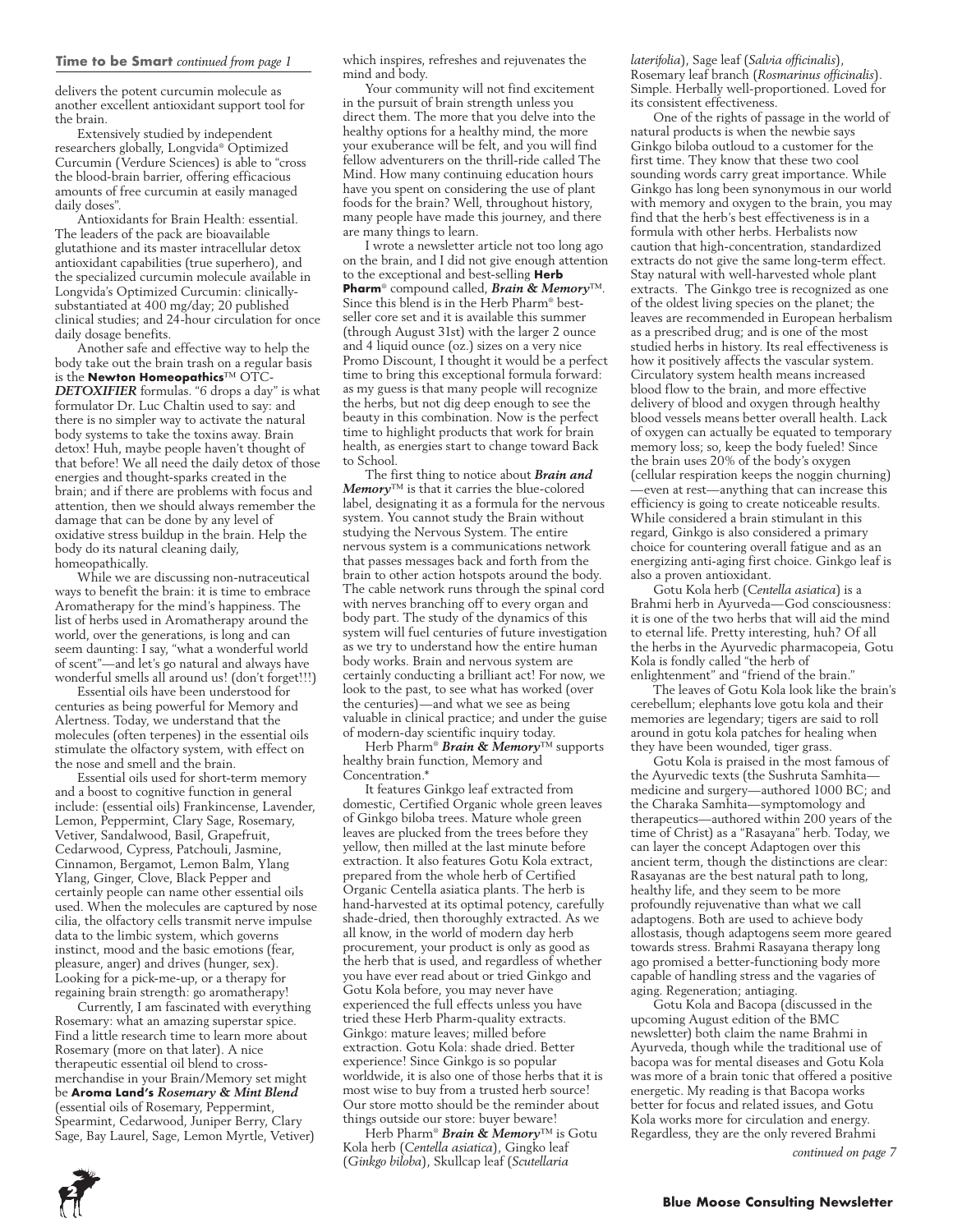# **NEWTON** homeopathics

**Nurturing Naturally Since 1987** 

**• Stage Fright ~Fear • Kids Hypercalm~Mental Focus • Kids Vaccination~Illness • Pets Scoot Stopper** 

#### **July Promo Items:**

The best time to address children's concerns is during the off-season *Kids Hypercalm~Mental Focus* for associated symptoms such as impulsiveness, lack of focus, irritability + emotional or disruptive behavior. (F059)

*Kids Vaccination~Illness* for vaccinations + viral-related symptoms such as fever, inflammation, pain, fatigue & skin discomfort. (F098) **Stage Fright~Fear** for symptoms associated with performance anxiety such as apprehension, nausea, restlessness, trembling + oversensitivity. (N032)

Pets Scoot Stopper for associated symptoms such as anal itching, inflammation, scratching, gnawing & scooting. (P011)

> ^ cannot be combined with other discounts ^ monthly promos will be advertised through the newsletter = website/social media pages

 $~\sim~\sim~\sim~\sim~\sim~\sim~\sim~\sim~\sim~$ 

#### **Product Notes: DETOX DAILY**

Consider a daily dose on a regular basis: we believe it is important to take Detoxifier along with any other remedy

- OTC Homeopathic Detoxifier [1 oz., 1.7. oz. liquids +  $1$  oz. pellet +  $1.7$  oz. pellets]
- KIDS OTC Homeopathic Detoxifier [1 oz. liquid + 1 oz. pellet] • PETS Homeopathic Detoxifier [1 oz. liquid + 1.7 oz. liquid]

Made in America ~ Family-Owned • 1987-2019–32 Years of Excellence Newton Labs is an official service-connected, veteran-owned business

# pxylent **MAKE SUMMER HAPPEN**

Healthy & Hydrated + Electrolyte Focus **July Sport Oxylent® Promo: Sport Oxylent® Buy 2 of each Sport SKU, + Get 1 FREE** (from 1 SKU) Reorder discounts for Sports Oxylent® **20% OFF.** Free shipping @ \$200

> **ANOTHER PROMO OPTION WARM WEATHER—Athletes LOVE Sports Oxylent®** Consider the Sport Oxylent® Promo + Posters Promo

RIDE the Wave 12-unit 25% OFF Sport Oxylent® Poster Promo with a stunning<br>11 x 17 " poster with Oxylent Sport® Buy-in PROMO on Sport Oxylent® items: 25%-OFF with any 12-unit Sport Oxylent® order. Beautiful Surf Posters, while supplies last.

# Ask your BMC Rep how to sign up!<br>**Mix & match: 12 Sports Oxylent® gets the promotion:**<br>• Easy-to-pour stick packets (15 ct. box): ~ Blueberry Burst ~ Lemon Lime Burst •

• 30-day canister for the avid Oxylent® lifestyler (30-servings) ~ Blueberry Burst ~ Lemon Lime Burst

Marketing support for Promo: • FREE Sport Oxylent® POSTER • 25 Sport Oxylent® water bottle samples (\$1.00 coupon included)

SPORT WAVE PROMO valid through 07/31/19 GAIN new customers: grow sales with The Natural Athlete, for muscular sales! HAVE YOU TASTED THESE? Get samples from your BMC Rep Surfin' new sales with Oxylent SPORT®: get ready… get excited ~ Energy: The amino acid Citrulline Malate & B vitamins enhance energy & blood flow† Creatine MagnaPower® boosts ATP in muscles†

 ~ Stamina: Electrolytes & Minerals promote hydration†. Sustamine® combines Glutamine & Alanine to sustain energy†. SOD (superoxide dismutase) inhibits muscle

fatigue & breakdown†<br>Mecovery: Powerful antioxidant enzyme SOD. Superfruit AuroraBlue® Blueberry → (in Blueberry Burst flavor).

Vitamins C + D • Energy; Zero carbs. Zero calories; Gluten-free; Non-GMO; With stevia<br>3-in-1 cutting edge ingredient supplement drink Everyone loves the flavor and the fast, effervescent effect<br>~~~~~~~~~~~~~~~~~~~~~~~~~

IMAGINE 2019 Kitchen décor with an Oxylent*® Canister shining present as the reminder*  of optimal health & good clean energy all day long!

\* † These statements have not been evaluated by the Food & Drug Administration. This product is not intended to diagnose, treat, cure or prevent any disease. *DRINKOXYLENTBREATHELIFE™ DRINKOXYLENTFUELLIFE™*



**July–August 2-month: Herb Pharm® BIG VALUE Promo Powerhouse Products are a natural sell in LARGER SIZES**

# **July 1–August 31 20% OFF Promo Discount** when you mix & match 20 or more units (selected items)

Reorders will receive the same discount throughout the 2-month promotional period. Discount applies to select 2 oz. + 4 oz. sizes from this month's promo, so expand your selection + GROW business

**PROMO items:** 2 oz. + 4 oz. sizes unless noted

• Anxiety Soother™ • Ashwagandha (4 oz.only) • Ashwagandha Glycerite (alcohol-free) • Brain & Memory™ • Kava liquid extract • Relaxing Sleep™ • Super Echinacea liquid extract • Turmeric

### Consistent consumers go for LARGER sizes! & these are truly best sellers.

Discounts are not automatically-applied. Must request discounts when placing initial order. Thank you for supporting our promotions by offering reduced pricing to shoppers!

#### **Formulas on Promo:**

• Anxiety Soother™ [2 oz. + 4 oz.] benefit: *Support for Occasional & Mild Anxiety\** Proprietary extract blend: Kava rhizome with root, Passionflower flowering herb, Bacopa herb,

Albizia bark, Lavender flower, Lavender flower essential oil.<br>• Brain & Memory<sup>, an</sup> [2 oz. + 4 oz.] benefit: Supports Healthy Brain Function, Memory &<br>Concentration\*. Proprietary certified-organic extract blend: Gotu Kola flowering herb^, Sage leaf, Rosemary leafy tip^. (^ fresh herbs)<br>• **Relaxing Sleep**™ (2 oz. + 4 oz.] benefit: Promotes Relaxation & Restful Sleep\*<br>Proprietary certified-organic extract blend: Valerian rhizome with rootlet^

herb, Hops strobile, Chamomile flower^, Catnip flowering herb^

*All of the herbs in these formulas are individually extracted to ensure a broad spectrum of therapeutic plant compounds*

# ~~~~~~~~~~~~~~~~~ **NEW PRODUCT INTRO EXTENDED:**

System Restoration: traditional support for a healthy menstrual cycle^<br>Cr**amp Care™ liquid herbal extract** 1 oz., 2 oz., + 4 oz. Proprietary extract blend: Cramp Bark bark; Corydalis; Jamaica Dogwood root bark; Black Cohosh rhizome with rootlet; Wild Yam rhizome; Ginger rhizome.

INTRO DEAL extended through August 31st **Buy 3 ea. of any Cramp Care™ SKU = 20% OFF Buy 6 ea. of any Cramp Care™ SKU = 25% OFF**<br>Made of plants and ethical choices™ • Treat Yourself to Better Health™

Not represented by BMC in  $NJ$  diagnose, treat, cure or prevent any disease These statements have not been evaluated by the Food and Drug Administration. This product is not intended to



# **NOW SHIPPING in beautiful compact boxes Nordic Naturals® Marine Collagen Stick Packs**

convenient single-serving packets; per serving

• 4200 mg Hydrolyzed Collagen Peptides + 45 mg Vitamin C

- Type I collagen from sustainably wild-caught Arctic Cod • Mild natural strawberry flavor: no fishy taste
	- Dissolves easily in warm or cold liquids
- Small, hydrolyzed peptides can be more easily absorbed by the body • Helps stimulate the body's own collagen-producing cells\*
- Provides antioxidant support and aids in normal collagen formation\*
- With acerola juice concentrate, stevia glycosides + beetroot extract 15 servings per box
- Note: individual sticks do not have UPCs at this time, so they are not packaged for individual sale.

### www.nordicnaturals.com/landing/collagen/

**ORDER NOW** [RUS-01661. UPC 7-68990 01661 5] [wholesale \$17.97/ MSRP \$29.95] + expand your cleanest Collagen selections with Nordic Naturals®

Sell the best + gain from the trustworthy MAP-compliance support

### **Collagen holds everything together.**

Nordic Naturals® Marine Collagen Peptides; Type 1 Bioactive Peptides. Cross-merchandise in the Sports Nutrition space, the Heart-Circulatory set, the Anti-Aging section, and of course, endcapped in front of your Bodycare aisle.

Collagen is foundational to every skin-care protocol. If 2019 is your year to get more rings from your Bodycare aisle, now is the time to educate on supplemental collagen: People trust Nordic Naturals®

\* These statements have not been evaluated by the Food & Drug Administration. This product is not intended to diagnose, treat, cure or prevent any disease.

Bookmark Favorites: www.omega-research.com http://efaeducation.org/

Not represented by BMC in NJ, NC, SC, VA, WV & Philadelphia area Committed to Delivering The World's Safest, Most Effective Omega Oils™

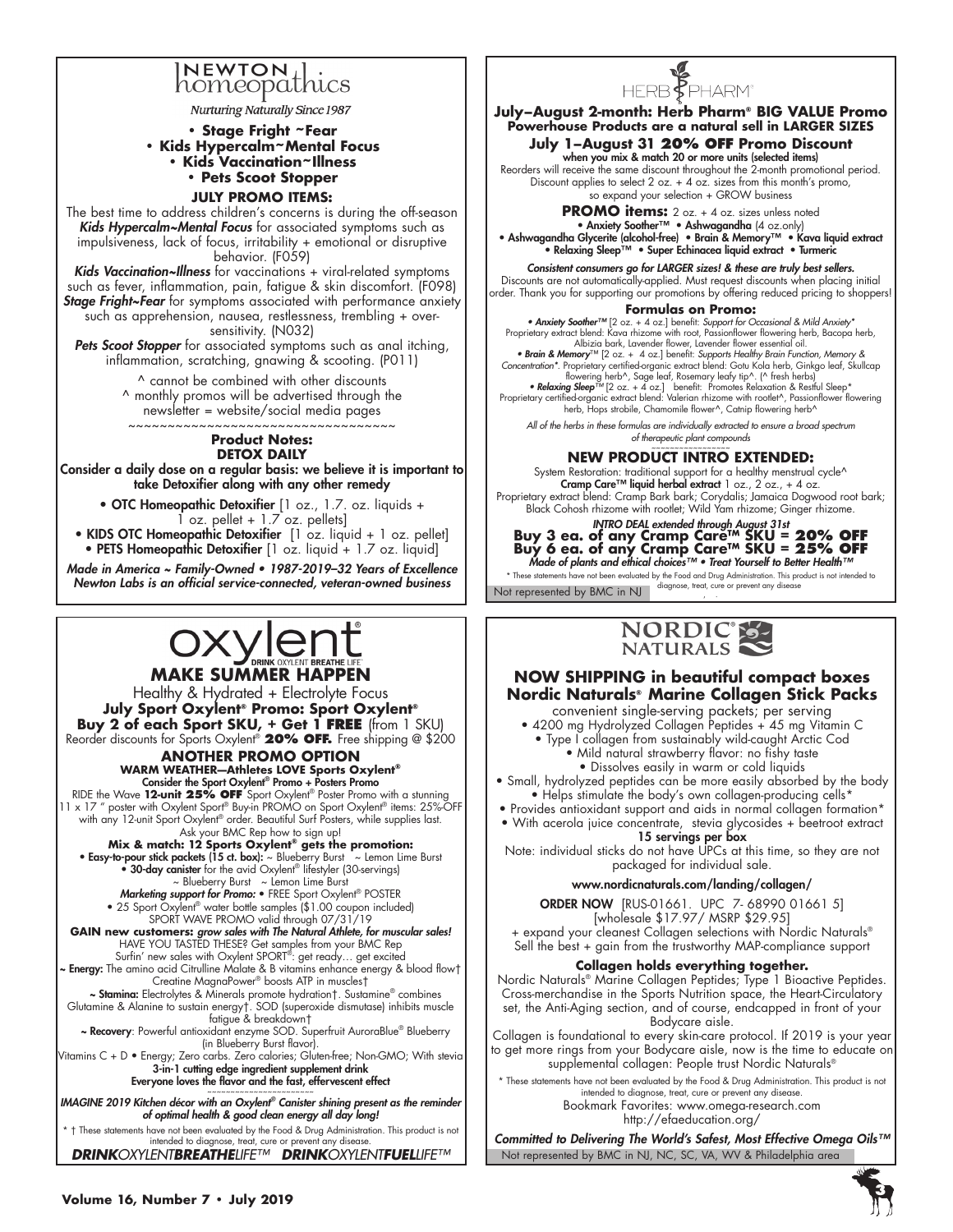# **V**ellinhand

# **One More Chance: incredible July Promo 40% OFF Selected 8 Items**

^ NOW through July 31st. Direct orders only ^ Independent health food brick & mortar accounts only

^ Build a new set or sets with this super discount **• Bug-a-Boo!**

Rosemary Spray 2 oz. **Eucalyptus Spray** 2 oz + 6 oz. **• Wart Wonder® Delicate Places**

- 2 oz. **• Zero Zitz! Emergency Power Toner**  6 oz.
	- **Ginger Detox Sea Bath** 20 oz. **• Scabies Serum** 2 oz.
- **FungiFree Protect Conditioning Oil**   $2$  oz.

### MUST ACT. Scare Bugs Naturally! Wellinhand*®* Bug-A-BOO™

All natural oil-free repellant ingredients that you will love + bugs will hate! safe for children & adults + suitable for even the most sensitive skin. 40%-off

• Ask your BMC Rep for the latest Price list with lower prices

• Allow a quick, 3-page partnership presentation with your BMC Rep now! Wellinhand® wants your business

#### TRANSFORM YOUR BODYCARE SECTION. PROVIDE SOLUTIONS TO RELEVANT CONCERNS

https://www.facebook.com/wellinhand https://www.instagram.com/wellinhand



**Rev•Up Wellness** (pack of 30 capsules in a bottle) *featuring Abigenol® European Silver Fir Bark extract*

**Targeted Antioxidant Nutrition ~Rev•Up Wellness DEFENSE with Wellmune®** 

### **~Rev•Up Wellness ENDURANCE ~Rev•Up Wellness VELOCITY**

# **with Wellmune®** Rev•Up Wellness products exclusively

# contain Abigenol®!

~ Contains 6 phenolic acids, 3 flavonoids + 4 lignans

~ Abigenol® - isolated from the bark of the Fir Needle (Abies alba) - a substance very similar to Pycnogenol, with similar active ingredients, such as low molecular weight polyphenols - and the natural bioflavones,

proanthocyanidins + oligophens. Clinical studies from Slovenia display similar antioxidant potency

GROW NEW BUSINESS with scientificallyproven nutritional support http://immunehealthbasics.com/revupwellness

rev\*up wellness. Targeted approach to Wellness

### immune **HEALTH BASICS**

CLINICALLY PROVEN IMMUNE SUPPORT

**INVEST in Immune Health Basics® WGP® + SAVE, through September** Now you know: find ways to Promote + \$ave

# **Immune Strengthening Months:**

# **July + August** (two-month promo)

# **Buy 12 bottles of the 250 mg/60 ct. caps + get 2 bottles free!!**

Make your Immune system aware™ Immune Health Basics- Boost with The Best. Clinically-Proven Safe – activates key immune cells without overstimulating the immune system **Effective** – mobilizes billions of innate immune cells that are a major part of the body's defenses Natural – Beta Glucan 1/3, 1/6 derived from cell wall of highly purified proprietary strain (*Saccharomyces cerevisiae*) Immune Health Basics® Named "Best Immunity" Dietary Supplement by

*Delicious Living Magazine* ~ 2013

Immune support for your family, peace of mind for you www.wellmune.com I facebook.com/ Wellmune I twitter.com/wellmune I youtube.com/wellmune Powerful. Natural. Innovative

### **NEW! Trilogy Natural Skincare Products as sure as SHAKE, POP + GLOW**

**• Vitamin C Booster Treatment** 0.42 oz.

**• Vitamin C Moisturizing Lotion** 1.7 oz

**2-week short-cut to Radiance, featuring:** · Vitamin C Booster Treatment 0.42 oz Vitamin C, naturally-derived Hyaluronic Acid, Organic Daisy Flower extract + Certified Organic Rosehip Oil an intense brightening treatment that helps all complexions glow with that 'lit from within look.'

Vitamin C Moisturising Lotion 1.7 oz. lush, light lotion for daily hydration, created to be paired with the new Trilogy® Vitamin C Booster Treatment to help extend + maintain skin brightness and glow.

#### **Two NEW glorious Trilogy® Bundle-sets • Age Proof Bundle • Rosehip Top Sellers Bundle**

**LIMITED EDITION Age Proof Bundle** Two Age-Proof clean beauty products in one, ready-to-go

kit – at a great price. \* Active Enzyme Cleansing Cream  $6.76$  oz  $+$ \* Line Smoothing Day Cream 1.69 oz

**LIMITED EDITION Rosehip Best Sellers Bundle** \* Cream Cleanser 6.76 oz \* Vital Moisturising Cream 1.69 oz

Ask your BMC Rep for an updated Order Form Ask your BMC Rep to assist your social media messaging with the new Vitamin C 'Digital Launch Pack'

High-performance, certified natural skincare products www.trilogyproducts.com/us/category/how-tos.html

# **ESSENTIAL FORMULAS SUMMER Natural Travel Suggestion: what a perfect idea**

JULY Promotion: Summer Travels? **Order 6 of any size**

**Dr. Ohhira's Propolis PLUS® receive 15% OFF that Sku**

Use Promo code: JULGLB19 for discount 30, 60, 120 veg caps

# The only Bee Propolis Product with Probiotic and Antioxidant Support

Dr. Ohhira's Propolis PLUS®

is AVA Vegetarian-certified, combining a unique + consistently potent Brazilian Green Propolis\* - with Flax Oil (Omega-3s) and antioxidant support (Vitamin E

d-Alpha+ mixed tocopherols + Astaxanthin) + Dr. Ohhira's world-renowned probiotic

extract. This innovative whole-health formula delivers powerful effects for immune system response, digestive support, and

antioxidant systems. 100% vegetarian. Dairy Free. Gluten free. Chemical free. Non-GMO

PropolisPLUS: the perfect Travel companion \* *Baccharis dracunculifolia* a wild shrub in SE Brazil used for Green Propolis production

www.essentialformulas.com/regactiv Dr. Ohhira's Probiotics*®—A company*  committed to discovering and distributing groundbreaking, scientifically advanced dietary supplements from around the world



**JULY DEALS Sales Promo** 

**15% OFF** direct Independent retail accounts only

**• Lipscrubs • Lip Food**

# **• ECOTints**

**Lipscrub convertible displays** 0.5 oz. glass jars. 6-pc display Three flavors: Brown Sugar + Mint + Vanilla Bean

**LIP FOOD™** a nutrient-dense Organic Lip Balm: for well-fed lips three Lip Food™ SKUs –

Nourish (lemon) + Protect (vanilla-

lavender) + Plump (rosemary mint) 20-ct. Gravity Feed display for each individual flavor.

in beautiful satin .15 oz lip balm tubes with large "overcap"

# **ECOtints convertible displays**

36 units 6 of each color – 0.15 oz oval tube Be an eco-beauty! Tinted Fair Trade Lip Balm

- Moonstone Rose Quartz Plush Red
- Coralyte Sugar Plum Mocha Velvet

The Best Lip Balm for the World™ Organic & Fair Trade Lip Care Eco Lips, Inc. I Marion, IA

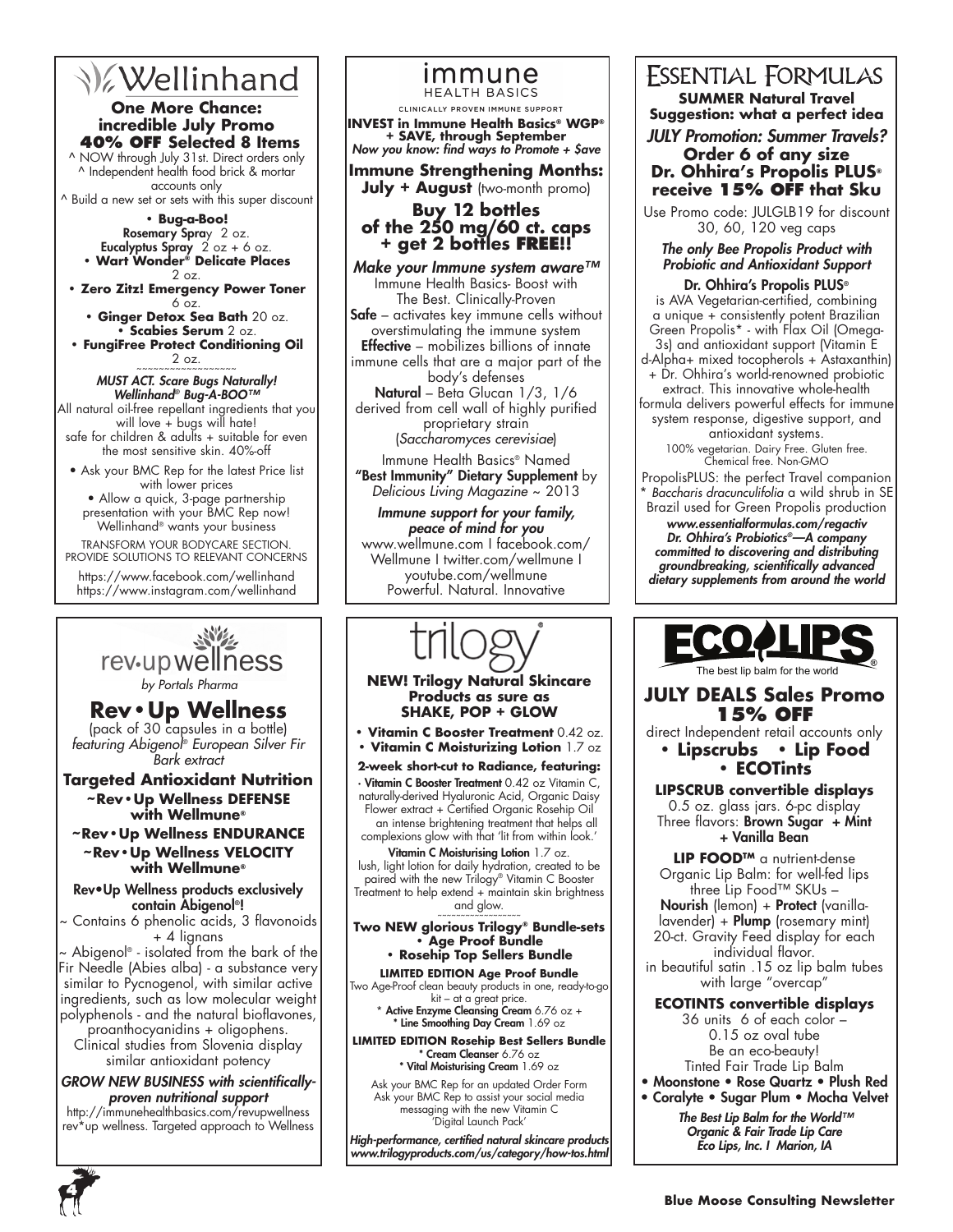# bodyceutic  **JULY BODYCEUTICALS DEALS**<br>• Flavored Organic Lip Balms

**• Essential Skin Relief Balm with Honey** 

**Up to 20% off on flavored organic lip balms! 10% off** 1 display, **15% off** 2 displays + **20% off** 3 displays

Available for three (3) flavors:<br>**Dark Chocolate, Raspberry + Vanilla** 

**Up to 20% off on The Essential Skin Relief Balm!**

**10% off** eaches Essential Skin Relief Balm; or **20% off** Essential Skin Relief Balm 6-count display + free tester

#### **Essential Skin Relief Balm (6-ct display)** This best-selling bioactive formula is a summer essential! Now, with the power of raw honey! "Apitherapy" is the therapeutic use of products made by bees. In this special balm, the pure ingredients include the power of

Private Reserve Honey from the Bodyceuticals apiary: Pacific Northwest Honey! Great for hikers, bikers & all outdoor enthusiasts. Helps soothe tired, blistered feet, rashes, chafing & insect bites. Use every day for dry chapped skin. Ingredients: Current harvest, Organic, Kosher, Extravirgin, Unrefined, First cold-pressed oil from olives, Organic farm-grown calendula flowers, fresh beeswax, fresh Pacific Northwest Honey, non-GMO mixed tocopherol Vitamin E. 2 oz. recyclable, reusable jar Vegetarian | Small batch | Wheat free | Gluten free Soy free | non-GMO

Deals available through July 31st. Must use code to receive discount. CODE: SUMMER19 New account \$150 minimum ordering Includes: FREE Ground Ship, FREE Testers, FREE Samples & Literature. Minimum reorders - \$100.00. For orders of \$150 or more UPS/USPS Ground Delivery is FREE

www.calendulaskincare.com



EVERY STORE needs some Aloe Life! recommend a best-selling herbal, create an Aloe Life®-dedicated set

# **JULY 2019 Monthly Specials**

Mix & Match, sale items listed below **15% OFF 12-23 items minimum 20% OFF 24 items maximum** must ask for deal when placing order

• **Stomach Plus Formula** 16 + 32 oz. liquids **• Animal Aloe** 4 oz. Topical Skin Treatment + Digestive Aid 100% edible. A pet summertime essential

Concentrates with herbal extract: Super Effective

*Stomach Plus Formula* – works fast to soothe + calm digestive upset, occasional indigestion, bloating, nausea + gas with 11 healing herbal extracts: Organic fresh Whole Leaf Aloe Vera Juice, Herbal Tonic suitable for Children & Adults. Laboratory tested for Quality & Potency. Satisfaction Guaranteed. Apple Juice Concentrate (w/stevia). organic certification #5215365 Aloe Life*®* – the big differences are taste and results

#### **PRODUCT NOTES: Wanna save every day? \$\$ Buy smart. 72-piece orders always 15% OFF\***

Expand your Aloe Life*®* set and find ways to drive extra business to earn that extra margin: Ask your BMC Rep!

**Therapeutic aloe is Foundational to Health from Certified Organic Aloe vera leaves to Superior products worldwide** 

retailers only ~ Promo prices through July 31, 2019

~ Discounts cannot be combined ~ \*Independent

^These statements have not been reviewed by the FDA, and are not intended to diagnose or treat any illness or dis**ease.**



Full Spectrum CBD Hemp Oil in a 1 oz. glass dropper

**Buy (4) 1600 mg tinctures (mix & match) get 10% OFF Buy (8) 1600 mg tinctures (mix & match) get 15% OFF**

[Three flavors to choose from] Natural. Peppermint, Orange

# **PREMIUM CBD EXTRACTS**

It begins on the farm. Essence of Well Being CBD begins with certified organic hemp. Expert extraction is done via advanced ethanol processes which guarantee native terpenes remain intact. Our extraction partner located in Denver, Colorado has developed an industry first extraction that maintains detectable levels of CBG. We finish the product with a choice of flavors in a stable MCT oil base.

Premium CBD Extracts. Tested THC-free per batch. No-T CBD from EWB!!

50%-margin line. Highest-quality. Super Value. Healthy Margins

**FEEL BETTER**

Essence of Well Being*®* full spectrum, organic CBD from hemp http://www.ewbhemp.com

# **MushroomScience July PROMOTION\* Lion's Mane**

IMMUNE SUPPORT\* MEMORY and CONCENTRATION\* 90 vegetarian capsules 300 mg each

1 capsule Organic Lion's Mane mushroom [*Hericium erinaceus*] Hot water/alcohol extract 20% polysaccharides —proper extraction is everything

> **4 ea. = 10% 8 ea. = 15% 12 ea. = 20%**

Best price on the market for the most product, the highest quality with an excellent margin

\* Must mention BMC July Promo when placing order for discount. Promotions for Independent brick & mortar retailers only

### Mushroom Science® Lion's Mane Mushroom Extract

mushroomscience.com/lions-mane/ More than Brains: think Nervous System too: Lion's Mane Mushroom is one of the most interesting medicinal mushrooms: the tea has been used for centuries as a "tonic;" modern scientific research suggests immune support; and

recent studies also show that hot water/

alcohol extracts of Lion's Mane mushroom may strengthen memory and concentration and enhance cognitive abilities.<sup>\*</sup>

Mushroom Science® manufactures and distributes the only complete line of guaranteed potency mushroom supplements in North America.

These statements have not been reviewed by the FDA, and are not intended to diagnose or treat any illness or disease.



Two-month sale of perfect products for the season **July Bodycare Promotion\* The Bodycare Collection:** 

**Tea Tree & Lemon** 12 oz. bodycare. Clean & affordable + not through distribution. 50%-margin line

• Shampoo • Conditioner • Massage & Body • Hand & Body Lotion • Shower Gel • NEW! Hand Soap • Bath Salts 20 oz. Pure Therapeutic Grade Essential Oil Blend: Scented and enhanced with beneficial therapeutic-grade Essential Oils of Tea Tree, Eucalyptus, Lemon Tea Tree, and Lavender that offers a

clean, cooling and lively aromatherapy experience. **Buy 3 ea. per SKU = 10% OFF Buy 6 ea. per SKU = 15% OFF Buy 12 ea. per SKU = 20% OFF**

• 100% Pure Plant-Based Ingredients, Exceeds EU Cosmetic Directive Guidelines

~~~~~~~~~~~~~~~~~~ **Essential Oil Promotion: 10% OFF in units of 3 ea. (**10 ml.) • Lemon essential oil • Tea Tree essential oil • Lemon Verbena Blend essential oil

~~~~~~~~~~~~~~~~~~ **Aroma Land CANDLE SALE 10% OFFper-4 candles boxed in one set<br>• Lemon Verbena Soy Candle tins** 6 oz.

~~~~~~~~~~~~~~~~~~ Glycerin, Shea butter, Vitamin E

**• Lemon & Tea Tree blend glycerin 4 oz. Bar Soap 10% OFF with 6 units each** 

~~~~~~~~~~~~~~~~~~ \*Must mention "BMC Special Discount" to get discounts with every order placed

Reasons to buy Aroma Land®: ~ Best Value. Best Quality.<br>Products made in-house in Santa Fe, New Mexico ~ 50%-margin line: great profit for the store, with consistent 2-month Promos ~ Aroma Land®: supplying the world with Essential Oils since 1986 A Leading Source for Quality Aromatherapy & Body Care Products The largest selections of aromatherapy products in the world



# **PEACE Project**  Build a Wall of JUVO for Community Health

Myriad colorful, Organic, Raw, Whole Foods GOAL: JUVO every day for Health • Natural Raw Meal Canister • Raw Green Superfood Can • Raw Green Protein Can • Raw Meal Vanilla Chai • Raw Meal Fantastic Berry • Raw Meal Green Apple

**Best way to ReJUVOnate Health: Go raw in 2019**

Ask about new product placement deals ReJUVOnate Yourself! ReJUVOnating Benefits: Certified Organic Raw, Whole, Non-GMO Ingredients means: • Support a healthy immune system • Improve digestion with plant-based probiotics &

enzymes

• The best food for the probiotics: superhero postbiotic metabiolites

• Increase Energy

- Help balance blood sugar levels
- Rich in antioxidants, dietary fibers + phytonutrients • Convenient: perfect for a quick meal on the go • Formulated by an oncologist
	- Unbeatable taste that's all organic

#### JUVO: Free of Gluten, Soy, Whey, Yeast, Nut, Dairy and Preservatives. No Artificial Flavors, Colors, Sweeteners & Free of Stevia

Since 1999, JUVO Raw Whole Foods has been a product-leader in raw whole food meals. Convenience in health food, the JUVO Raw Replacement Meals are freeze-dried, fine powdered mixes of over 40 ingredients; fruit, berries, vegetables, rice, vitamins, minerals, fibers, sea vegetables and more. Juvo has developed 3 focused full meals; for slimming, for healthy convenient meals and a protein meal for sport.

## **GET EXCITED!**

Get ReJUVOnated: Get Social with Raw Foods www.facebook.com/JUVO-243997500504/ www.instagram.com/juvo\_rejuvonate\_yourself/

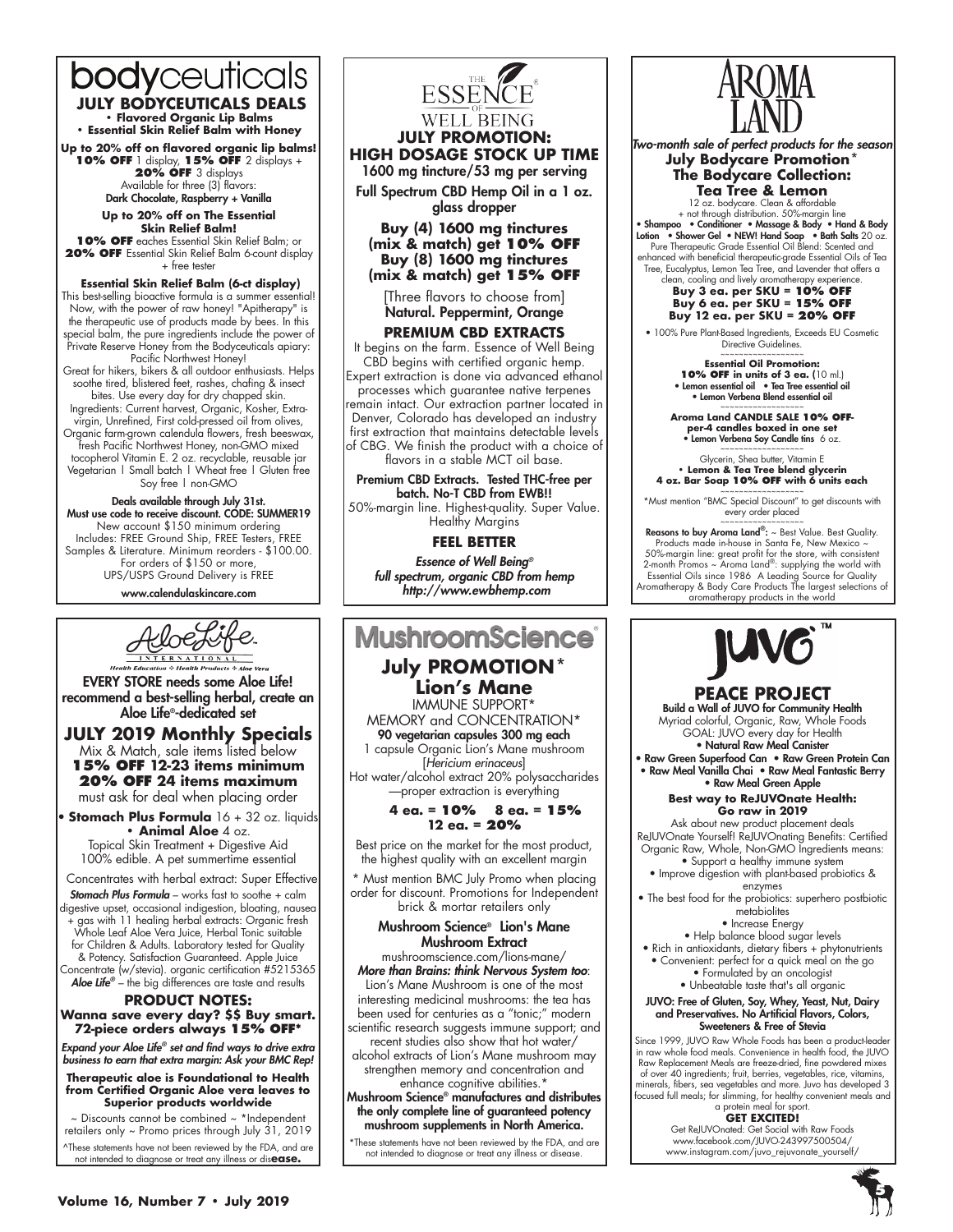# **Ticks and Mosquitos are Big Problems**

Yes, earthquakes everywhere, and<br>90-degree weather in Anchorage<br>point to the deadly realities of Glo<br>Warming Climate Change, but we bave 90-degree weather in Anchorage, Alaska point to the deadly realities of Global Warming Climate Change, but we have huge problems in the weeds and standing water of our neighborhoods too. The news today says that "Washington DC is an Epicenter for Lyme Disease," and this scourge truly covers every State in BMC territory as hotter weather expands (Climate Change) across the Americas: Maine to Nebraska and Texas. More than 300,000 cases of Lyme Disease are diagnosed every year, and in every state: Lyme-disease carrying ticks are now in half of all US counties.

Acknowledging that our unified human collective seems frozen in an inability to handle the public crisis of tick-born Lyme Disease, it is self-evident than many cases go mis-diagnosed or unreported. The CDC defers to the clinician to make the diagnosis. The 2017 numbers show Pennsylvania, New York and New Jersey accounting for 50% of all cases approved as being Lyme Disease by the health care authorities, with Maryland, Virginia (and where do we ever put the District of Columbia?), West Virginia, Delaware and North Carolina all in the dangerous fifteen States with the most reported cases. May through September are the primary months of disease onset. July is the peak month! Lyme Disease is only one of many tickborn diseases! The lone star tick may cause southerntick-associated rash illness (STARI). For us, therefore, we must keep this on the community radar screen for all these months (www.cdc.gov/ lyme/stats/graphs.html). The symptoms can occur two weeks after receiving a tick bite.

Even most herbalists agree (and herbalists are often in the high-risk category for tick attack) that antibiotics are necessary—the correct amount and as quickly as possible, and by a qualified physician. The usual course is two weeks of oral antibiotics. Chronic Lyme Disease is a term given to the many variances that occur when a person does not respond and/or continues to have symptoms—and immune system abnormalities—after this two week treatment (they say that this happens in 20% of the cases).

Lyme Disease is a condition caused by an infection from bacteria called Borrelia burgdorferi. It's passed to humans through the bite of infected black-legged ticks or deer ticks. (mice also carry the tick).

The ticks hitchhike to humans from grass, ground or plants as we walk by them. Science is becoming smart in understanding that co-infections probably play a major role in lingering illness states; that as the bacteria moves out of the skin, it affects the nervous system; and that the bacteria's evolution has made it cunning in the ways that it hides in the tissue of the host, making long-term care very complicated! Remember—there is no answer: and therefore, any antibacterial is beneficial. "What do you have at home already?" you ask. Beyond that awareness (that the solution is out there in some plant's evolutionary antibacterial profile): some products may prove better than others; but, I am not the expert on this product: so learn!

The FDA is fast-tracking a vaccine which is in Stage II trials: but who knows where that will lead! Meanwhile, this bacterial infection can lead to a disease, and therefore we should be as careful in speaking about Lyme Disease in our

**6**

stores (the legal trap), as a person should be in removing a found tick on their body. Plant essential oils will certainly become an excellent tool in the practitioner's medicines, in the future. 34 essential oils killed the bacteria in a 2017 laboratory study. It is not recommended that a person ingest essential oils, so the practicality of this discovery still means that we need more research. All natural, respected antimicrobials should be considered beneficial; and so, we need to educate our community on the varying degrees of benefit of the traditionally proven antimicrobials. High Vitamin C can be a safe and smart part of any protocol; and of course, we need to understand the great gift of orallyrelevant glutathione in wholistic therapy.

The best protocol that you can recommend is the preventative action of keeping the ticks (and mosquitoes away). If the chemical industry can say that DEET is the answer for ticks and mosquitoes, we should realize that (a) the answers are not there yet; and (b) those natural options that have been accredited through use, as this problem has gotten worse, are the best natural protocols that we have—and we should use them. That said, there are so many magical combinations being presented that I just have to say— choose one and choose the cleanest: every claim is more robust than it should be!

Want to get freaked out? Ticks can smell the approaching human (animal), in their search for blood. They detect the carbon dioxide exhaled with breathing, and the ammonia in sweat: the only logical rudimentary solution is a camouflage of smells they have an aversion to, for whatever reason. If mosquitos dislike the smell—even better. Eucalyptus is a smell that both find unattractive!

Personally, for my off-path experiences, I want to greet nature smelling like Eucalyptus & Thyme or—when the occasion warrants—like Rosemary and Vanilla. You need to know how the products that you offer in your store smell and feel—for example, many people prefer an oil-free option. There is no perfect solution, but everyone must be brought to the mindset that doing nothing is dangerous: and that lifelong debilitating disease—that is hard to treat—is actually just one mini tick-bite away.

Lyme's Disease has been labelled the most controversial disease of our lifetime—which seems true: but that does nothing to help us stay healthy while enjoying the outdoors. Experts say that children are most susceptible to tick bite infection. The local community health resource center is the place to find the natural solutions!

If ticks are like WW II tanks, then mosquitoes are the most virulent of modern airborne disease spreaders. Mosquito-born diseases will continue to become more virulent and deadly: it is just evolution. Like the public health suggestion to wash hands during flu season, there is nothing that will stop local mosquito proliferation more than taking away their water breeding grounds. It takes a mosquito roughly two weeks to complete their breeding cycle, and all mosquitoes develop in their larval and pupal stages in water. Time to get rid of all those dish soaps and shampoos, as ¼ teaspoon (a single milliliter) of soap in a gallon of water will kill most mosquito larvae in a day. Soap up your outdoor areas where rainwater can accumulate: keep a bucket of soapy water on your porch periodically.

Diseases that are spread to people by mosquitoes include Zika virus, West Nile virus, Chikungunya virus (now in the Caribbean), dengue (universal in subtropical and tropical areas), and malaria (Africa, South America and Asia: and the Plasmodium parasite that causes malaria can be transmitted through the red blood cells of an infected person, so blood transfusions and shared needles can also cause infection); and while most people will not become sick from an infected mosquito, some of these diseases are certainly capable of causing death.

It is nice to know that oil of "lemoneucalyptus" is an EPA-registered active ingredient insect repellant. But many "natural" mosquito repellants are (stupidly) considered illegal by the EPA (meaning they are not registered). Unregistered and grandfathered-in repellants (which our government deems safe, but not effective) include: citronella oil, cedar oil, geranium oil, peppermint and peppermint oil and soybean oil.

Every adult should know—and teach children—that the best preventative is to get rid of standing water and to wear clothing that comfortably covers exposed skin (at all times of the day in the hot and humid summer months). Do your research and make good lists for your community: and gather good products together. Consider citronella, lemon eucalyptus, clove, peppermint, lemongrass, basil, neem, eucalyptus, catnip, thyme, lemon, geranium, lavender, rosemary, cedar wood, bergamot, and tea tree as wonderful essential oils that should be tried on as one shops for a nice safe protective scent. People should learn to enjoy these aromatherapy protectives, as one would choose their summer clothes and bathing suits. Ticks and mosquitoes detest vinegar too, but you may not want to smell like vinegar all summer! Garlic works as well, but most people fear walking around smelling like they are warding off bloodsuckers. Aromatherapy and its applications are certainly 21st Century medicine!

The real lesson is getting people to understand the outdoor smell checklist, and to incorporate the more enjoyable scents fully into their life naturally. Therefore, living a mosquitoproofing existence can be just like a summer cologne: consider the options! For me, I love using the Bodycare Collection from **Aroma**  Land<sup>®</sup> during the summer: they have every need covered (conditioner, shampoo, hand & body lotion, shower gel, massage and body oil and hand soap) with products that can serve as delicious scents (their product scents are so luxurious) in a way that you can mix-it-up all mosquito-season long: Lavender, or Tea Tree & Lemon, and Lemongrass & Sage. Start the day with the protective basics.

If you start with these healthful scents made responsibly by experienced aromatherapists—on your skin, then you can add support when you go out to the back porch, or when you prepare to venture out of the tent. I strongly recommend **Wellinhand's** two Bug<sup>\*-</sup>A-Boo products this season. Check out their July discounts, and consider an endcap. Allnatural ingredients that you will love, and bugs will hate! Scare Bugs Naturally!

Offer a selection, know your products, show your favorites: but most of all: do something!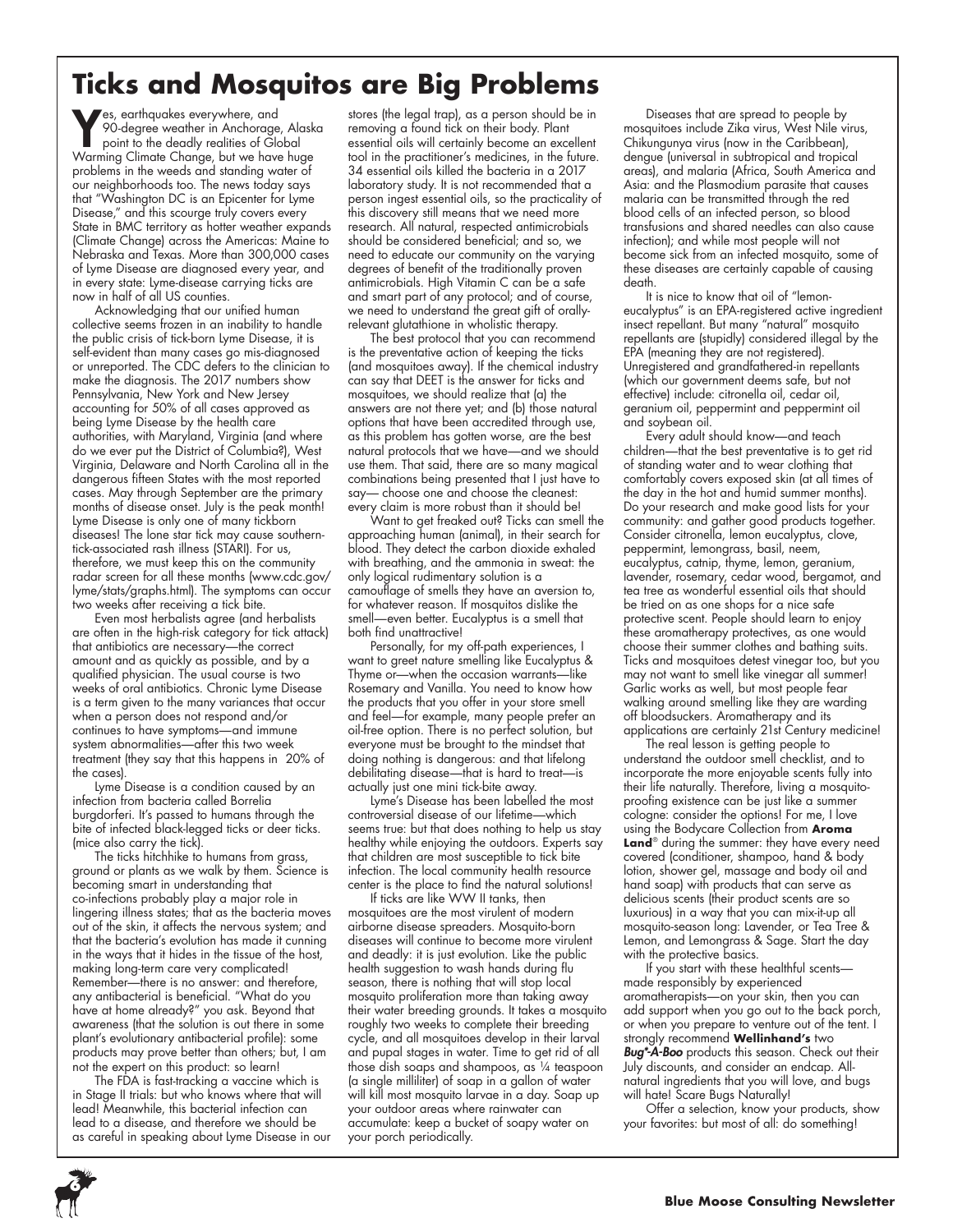herbs—and both are considered revitalizing. Think of Gotu Kola as a neurotonic.

Gotu Kola is used as a salad vegetable in Asia, and ubiquitous street food carts peddle pep-me-up refreshing teas with Gotu Kola in the afternoon in southeast Asia as opposed to Starbucks®. Gotu Kola is the star of Vietnamese pennywort drinks in traditional Pho restaurants (Nuoc Rau Ma): imagine a kale smoothie that is much more refreshing and less gooey! Kids growing up with grandparents with backyard gardens would often get pennyroyal drink (fresh Gotu Kola) with ice instead of lemonade! Ingredients: Gotu Kola, water, sugar, ice cubes-drink. In Myanmar, Gotu Kola is the main green for many salads. In Thailand, Asiatic pennywort (Baibuabok) is used to alleviate internal heat and thirst (hence the afternoon thirst-quencher), while also being touted for reducing wrinkles and nourishing the brain.

In China Gotu Kola—ji xue cao—has long been used in wound healing, and to clear heat, reduce swelling and remove toxins. Every time that I investigate the story of the Chinese herbalist Li Ching-Yuen, I am fascinated and inspired. His story certainly has some hyperbole in it, but he is reported to have been (depending on whether you believe the Chinese documents of the time, the *New York Times* report of the time, or neighbors and Generals who knew him) either 197 or 256 years old when he died (he had 24 wives!) in 1933. He believed in simple tenants; learned from other herbalists throughout his life; and ate a simple diet rich in certain nourishing herbs that included Gotu Kola, Reishi mushroom, Goji berry, Fo-ti and wild ginseng.

Of course, there are concerns about the quality of Gotu Kola in commerce. There are many counterfeit products on the market (almost entirely the internet) that claim to have Gotu Kola in the formula that are being found to be dangerous: but tainted products are not the only problem. This ground hugging plant loves watery environments and in many countries around the world, the most well intentioned Gotu Kola may actually have been harvested from non-potable water: again, always buy your Gotu Kola from an herb specialist who procures (harvests) and tests product to be absent of all the normal and unexpected environmental contaminants. Gotu Kola loves water and grows best near bogs and streams. It is now termed a "weed" in many countries due to its ubiquitous spreading all around. (such a beautiful pejorative!). Imagine a world filled with good harvest Gotu Kola for the needing minds of our time.

The science on the herb is much more appealing! Gotu Kola has a long tradition as a memory booster, but its main function may prove to be with neuroprotection. The research centers on concerns we should truly be aware of in this fast paced, digitally-exploding world that we live in today. As stated earlier, lose the brain



and everything falls apart. Some people fear Alzheimer's and others dementia and Parkinson's, and—forgetting the legal pitfalls of these mysterious disease conditions—this is all about the brain leaving the body, and only the doll remaining! Plunk, how quickly precious reason and memory and recognition can leave away!

Gotu Kola holds promise for a healthy longer life. My personal research finds reputable statements on neuron regeneration, neuron damage prevention, neurotoxicity inhibition, and the ability to reduce the accumulation of amyloid plaques. Fresh tea anyone? Smart researchers remind that correct plant identification is necessary, and proper extraction methods must be applied.

Neuroprotection: yes. Gotu Kola is all about circulation as well. You will find it in formulas for wound care and varicose veins blood clots in the legs and other circulatory deficiency concerns as well. Tiger grass. Gotu Kola can provide energy, uplift the mind—it is a spiritual herb in Ayurveda used for meditation—and it may just do things that are very needed in these times. Time to be smart!

**Herb Pharm**® for example, harvests their whole herb, certified organic Gotu Kola in India, Sri Lanka and the United States and they "assure herb identity via macroscopic and organoleptic analysis, then confirm it through methods such as HPTLC fingerprinting specific to each herb". Herb-Pharm-quality Gotu Kola. This herb leads in Herb Pharm's *Soft Tissue Soother*™ and is also found in Herb Pharm's *Athlete's Power*™ and the new *Herbs on the Go™ Everyday Focus*™: spray away!

From my words back to the discovery on the Herb Pharm product, *Brain & Memory*™. Ginkgo and Gotu Kola are known herbal superstars. Leaves from one of the oldest trees on the planet, and everyday weeds that love to grow quickly around comfortable water sources. The other three herbs in the formulas are dynamic as well.

Skullcap is a beautiful eastern American woodlands herb that has been cultivated in Europe for medicinal use for over 200 years. It is a known Native American herb used by the Cherokee and Iroquois, though they both used the roots, while traditional modern herbalism

employs the flowering herb. Herb Pharm® only uses fresh certifiedorganic herb grown on their Pharm Farm, making their product ideally superior.

Skullcap shares a confusing storyline similar to the Brahmi herbs listed above. There is a huge distinction between American Skullcap (*Scutellaria lateriflora*) leaves and Chinese skullcap (*Scutellaria baicalensis*) roots, also known as Huang-Qin. Both forms of skullcap are used to treat different conditions and are not interchangeable.

American Skullcap has a rich history as a gentle relaxing nervine, and was a favorite of the Eclectic Doctors for nervous disorders due to anxiety, tension or stress. It was prescribed for that nervous irritability and restlessness caused by illness or mental or physical exhaustion. Herbalists consider it a safe nervine, sedative and

antispasmodic when taken appropriately. If combined with more energizing herbs, it may offer support as a nervine that also may gently harness anxiety or restlessness.

Herb Pharm® should be applauded for their consistent stewardship and correct use of this beneficial tonic herb. They use their farmgrown Skullcap in 5 formulas: *Good Mood™, Nervous System Tonic™, Muscle Calmer™, PMS Comfort™* and *Brain & Memory™*, while also offering Skullcap tincture and alcohol-free glycerites.

Sage and Rosemary are both in the mint Family. Sage sprung to herbal prominence in Europe and then The Colonies after the publication of a very prominent 17th Century book. The 1484-page *Herball*, by London botanist John Gerard, who claimed that it "quickens the nerves and memory." Alright then. A wonderful garden plant, who knows how many people have used Sage as one of their brain foods since then: probably the hundreds of millions! Today, we know that Sage is loaded with antioxidants, including over 160 distinct polyphenols, chlorogenic acid, caffeic acid, rosmarinic acid, ellagic acid and rutin. Sage is also well-known as an antimicrobial found in many oral care products, and has a natural benefit through menopause. Recent studies show Sage beneficial for an array of cognitive skills, including memory, attention and learning; as well as suggestions it may protect against neurodegenerative diseases. With all these benefits, there is also research showing that Sage can improve memory in younger and older adults even when taken in low dosages: perfect for formulating.

Rosemary has an amazing established history of use as I researched this plant. I have told many people to grow Rosemary since, and would like to write an entire article just on this spice. One thing that is intriguing is that the herb does well in low dosages (therefore excellent for a formula) and should not be just flaunted with high use: ah, the beautiful path of learning. Summarizing, Rosemary has been shown to improve memory and concentration, assist in brain aging; benefit the circulatory system; assist the immune system, digestion,

*continued on page 8*